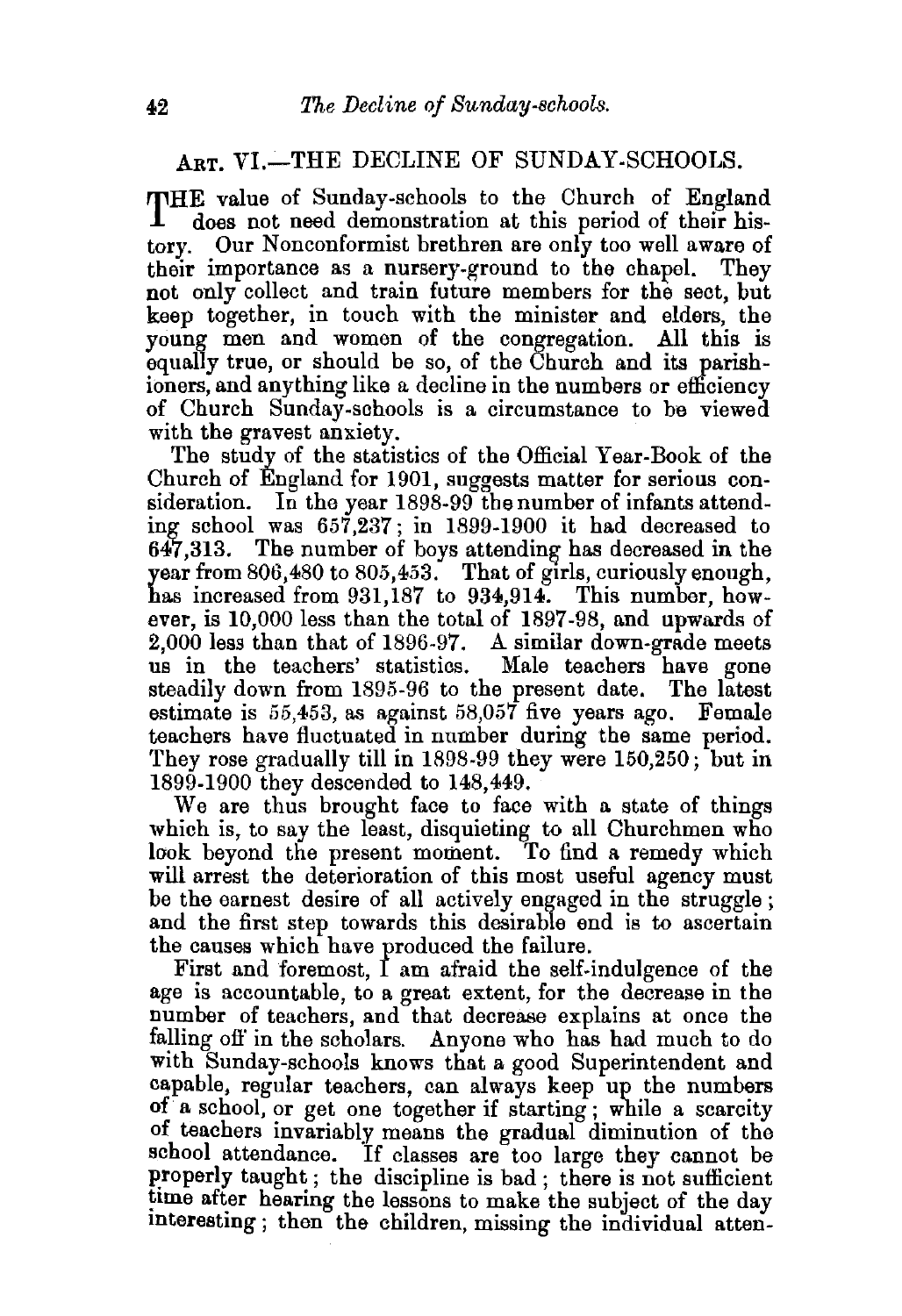tion which they like, become irregular, and finally go somewhere else, or join the army of juvenile Hooligans who make Sunday afternoon hideous with their yells and mischief. is scarcely probable that the number of serious-minded young people is smaller now than it was a few years ago ; the change seems to be in the standard of conduct. Formerly they frequently, we might say generally, when we speak of the gentler sex, regarded it as a duty to give Sunday afternoon in some form to religious observances. They also believed it incumbent on them to make some sort of effort for the spiritual welfare of their fellow-creatures. Now they seem to consider attendance at Church (and perhaps at Holy Communion) entitles them to pass the afternoon in idleness, or in any form of quiet diversion which suggests itself. " Sunday is a day of rest," they plead ; " teaching troublesome children for an hour in a close schoolroom is really too much to expect of us."

The growing habit of regarding the Lord's Day rather as a holiday than a holy-day enables young people at once to find many more inviting ways of spending Sunday afternoon than Sunday-school teaching. Sunday at homes, Sunday lunches, and promiscuous Sunday callers are becoming increasingly the fashion, not only in society, but among the middle classes. Mothers intent on marrying their daughters object to their going to school, because that is the time when young men, their sons' friends, come to the house. The young ladies are required to entertain the callers. No doubt, also, Sunday bicycling has much to answer for in the way of hindering teachers. A young man or a girl has bicycled twenty miles or so into the country, or to friends. He or she arrives in time for church and attends service, but after lunch, naturally the charms of a garden, a quiet stroll, or in some cases even an easy chair, are irresistible. Besides, of what use is a teacher who only comes once a month, perhaps, or for a few weeks in the summer ? On the other hand, the cyclist declines to take a class in town, because he is often away on Sundays, and irregularity is so undesirable. Week-end tickets also account for many absentees. They have undoubtedly great advantages, but it may be questioned if they always help young people, from a religious point of view, and assuredly they make it more difficult for them to help others. In cases where sons and daughters employed in town go regularly from Saturday to Monday to their parents, of course there is no obstacle in the way of teaching; but when a girl has many friends, and goes to a different place every Sunday, perhaps for weeks together, however well-disposed she may be, It is manifest she cannot be of use in a Sunday-school.